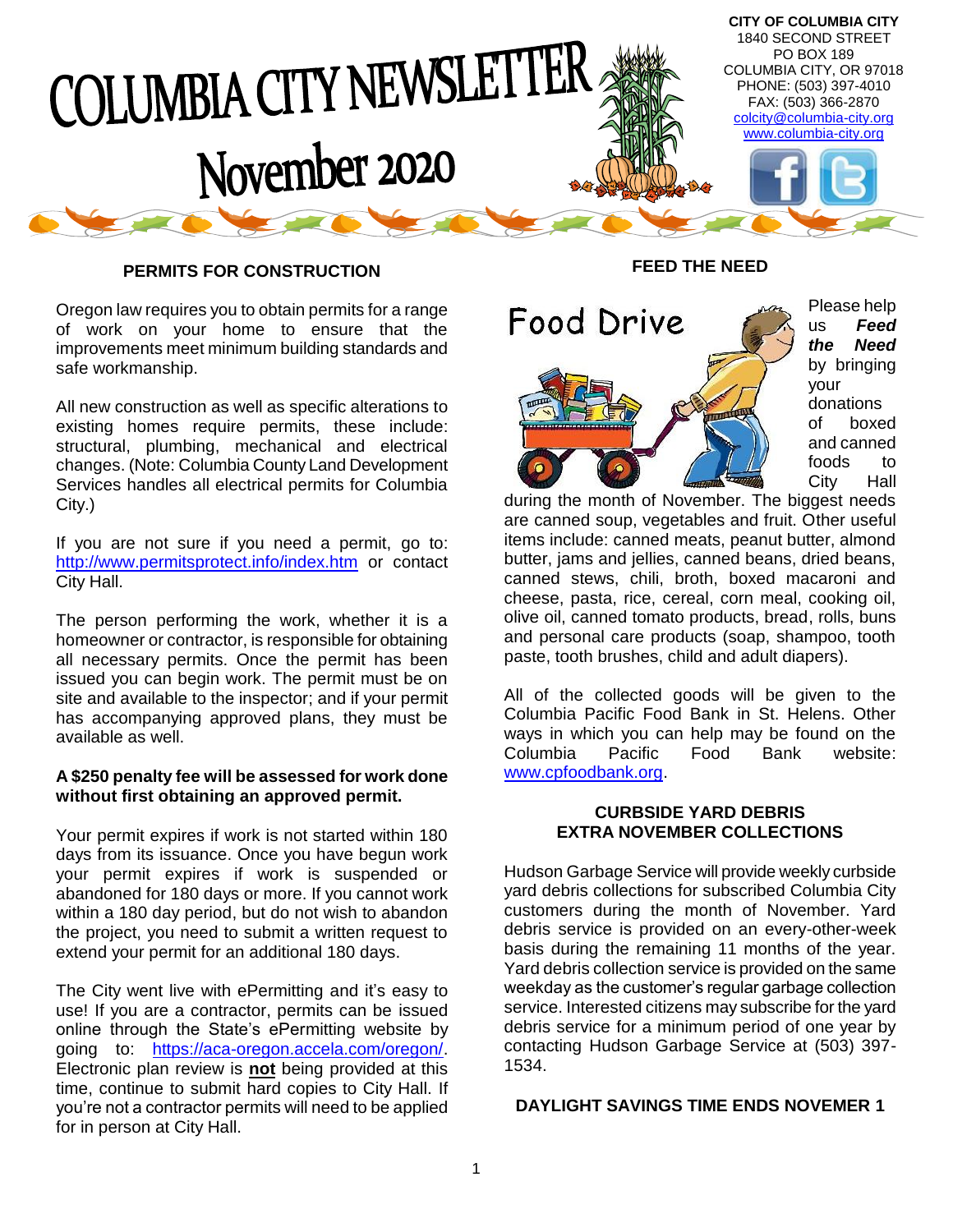## **PLANNING NEWS – PUBLIC HEARING**

On Tuesday, November 17, 2020 at 6:30 p.m. the Columbia City Planning Commission will be holding a public hearing through Zoom.

The hearing was continued from October regarding proposed changes to the Columbia City Development Code. Changes include refinement to the permitting and review process for modifications to existing boat ramps and docks, as well as the full incorporation of the Oregon Model Flood Code.

Interested persons are invited to attend the public hearing and present oral and written testimony regarding the application. If you would like to comment but cannot participated in the hearing, you may submit your comments in writing to City Hall by 4:00 p.m. on the date of the hearing.

For more information about the hearing or for Zoom meeting access contact City Hall at 503-397-4010.

## **TIPS FOR GETTING DMV SERVICES**

DMV is continuing to improve its services by adding more appointments, expanding online services and retrofitting offices to catch up with its backlog.

However, customers who need DMV services this fall and into 2021 should start early to set an appointment.

It will take months for DMV to catch up with the backlog created by the 10-week closure of offices due to COVID-19. Here's what DMV is doing to catch up safely:

**Appointments:** Due to COVID-19 safe distancing needs, DMV offices are open by appointment only for the foreseeable future.

Driver's license, ID cards, including the Real ID option, and knowledge tests must be done in person. The only exception is if you need to replace a card that's lost, damaged or stolen; you can order it at [DMV2U.Oregon.gov.](https://dmv2u.oregon.gov/eServices/_/)

Customers – including commercial driver license holders and new applicants – can set appointments themselves at [DMV2U.Oregon.gov.](https://dmv2u.oregon.gov/eServices/_/) Please be aware that the earliest available appointments are weeks away at some of our busier offices.

If you need a VIN inspection, check your local office page on [OregonDMV.com](https://www.oregon.gov/ODOT/DMV/Pages/index.aspx) to see if drive-up VIN inspections are available. Otherwise, you need to schedule an appointment for a VIN inspection.

**Drive tests:** DMV has not yet resumed behind-thewheel test appointments. We are preparing to offer this service by appointment in some offices by December.

**Calling DMV:** If you call DMV, expect long wait times or a message that the phone system is beyond capacity. We continue to update our website with helpful information, so save yourself some time and check [OregonDMV.com](https://www.oregon.gov/ODOT/DMV/Pages/index.aspx) before calling. You may find what you need without waiting on hold by phone.

**Do it yourself:** Many DMV services are now available online at [DMV2U.Oregon.gov.](https://dmv2u.oregon.gov/eServices/_/) You can replace a lost, stolen or damaged driver license or ID card, change your address, order a driving record, pay a reinstatement fee, renew your registration, and more from the comfort of your home.

**Where's my title and registration?** Title transfers and other mailed-in services are taking 2-3 months because of the backlog. We understand this is frustrating and continue to seek ways to leverage our updated technology and hire/train new employees to shorten the COVID-19 backlog. Please allow 10-12 weeks for processing your title before calling DMV to check the status of your transaction.

**If you can't renew before your expiration date.** The Oregon law enforcement moratorium on expiring driver licenses, ID cards, vehicle registration and more is in effect through Dec. 31. Find out what the moratorium covers here: [https://www.oregon.gov/odot/DMV/docs/Citation\\_Mor](https://www.oregon.gov/odot/DMV/docs/Citation_Moratorium_Memo.pdf) [atorium\\_Memo.pdf](https://www.oregon.gov/odot/DMV/docs/Citation_Moratorium_Memo.pdf)

Will this moratorium be extended? We don't know yet, but discussions are underway.

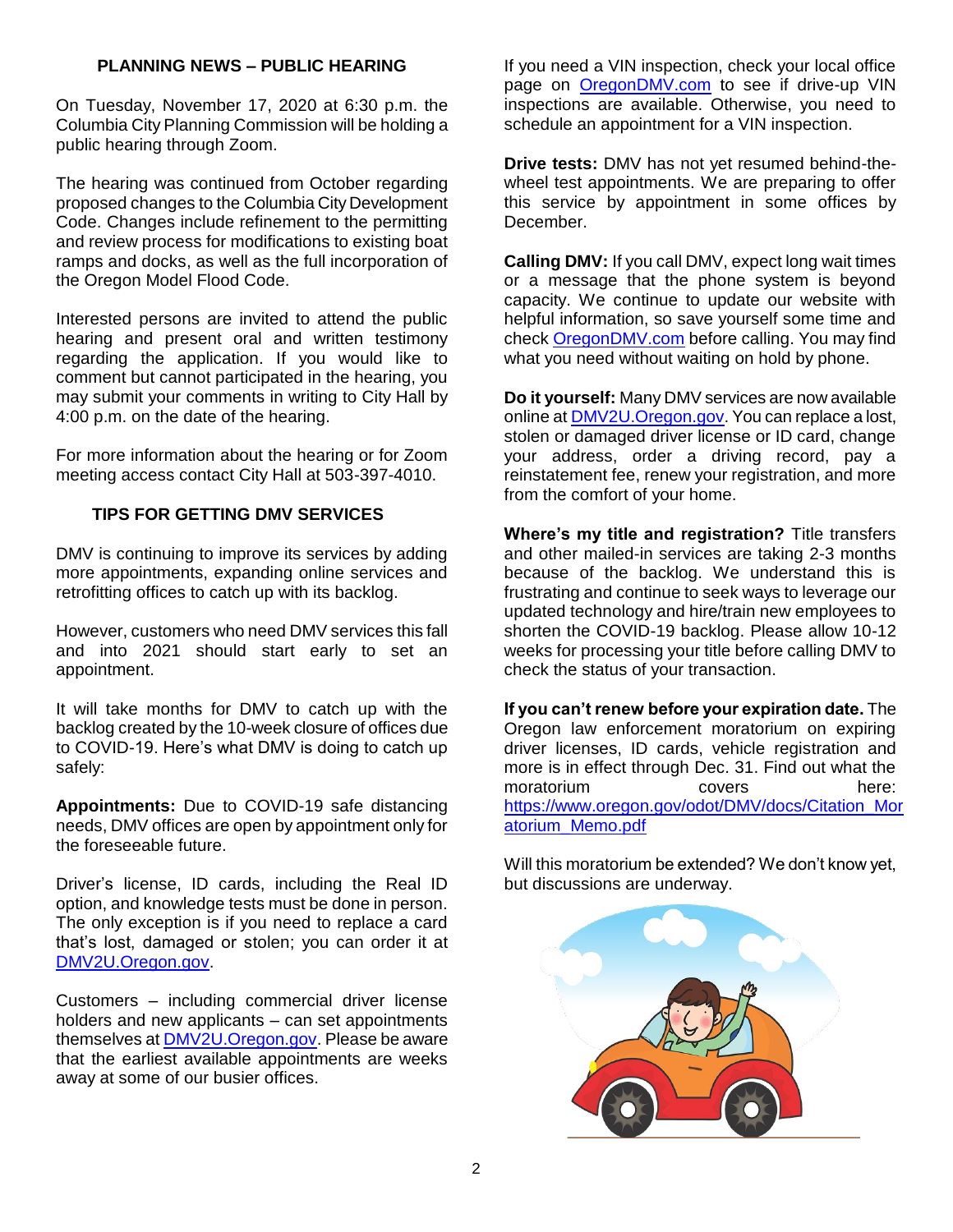# **A RAT REDUCTION PLAN**

- Move compost into rodent-resistant containers with tight-fitting lids.
- Store seed and pet food in rodent-proof containers.
- Remove fallen fruit or nuts.
- Remove all fecal matter (dogs, cats, rodents, birds) and/or food waste every day.
- Eliminate standing water and improve drainage, so water doesn't pool or settle.
- Remove clutter from storage sheds and garages.
- Cut grass or weeds and trim back plants around buildings and walls.

## **DONATIONS WELCOMED! NOMINATIONS NEEDED!**

The Columbia City Police Department is getting ready to host its 12<sup>th</sup> annual Shop with a Cop program. The goal of the program is to provide warm clothing, winter necessities and Christmas wish list items for selected participants that are in need of some additional help.



We are accepting nominations for families in need until November 30<sup>th</sup>. Please contact City Hall to obtain a nomination form if you have a family in mind.

We are also accepting donations to help support this year's program. If you would like to help, please send your donation to City Hall, PO Box 189, Columbia City, OR 97018. Please be sure to identify the donation as Shop with a Cop. Thank you for your support to this rewarding program.

## **TO REPORT WATER AND SEWER EMERGENCIES OUTSIDE OF NORMAL WORK HOURS, CALL (503) 397-1521.**

The dispatcher will contact the appropriate on-call person to respond to the situation.

## **PLANNING TO GET AWAY?**



At your request, the Columbia City Police Department will periodically check your home while you are away. To request this service, please register with the Columbia City Police Department before you leave. Forms are available at City Hall and on our website.

## **OPEN BURNING NOVEMBER 7 th – 22nd BURN PERMIT REQUIRED**

Yard debris may be burned outdoors beginning **Saturday, November 7 th, and extending to Sunday, November 22nd .** Burning is restricted to yard debris only, and burn barrels are prohibited. Yard debris is lawn clippings, leaves, brush, trimmings/prunings, sawdust and wood scraps. It is **not** dirt/gravel, paper/plastic, metal, rocks/bricks, sod, or food waste.



**Burn permits are required prior to burning!** Permits are free and can be obtained at City Hall, any Fire Station within the Columbia River Fire & Rescue District, or on their website: [www.CRFR.com.](http://www.crfr.com/) Please remember you will also need to call the "Burn Line" at (503) 397-4800 each day to see if it is a burn day.

# **PLANNING COMMISSION VACANCY**

The City currently has an opening on the Columbia City Planning Commission. Terms are for four years and applicants must reside within the City or the City's Urban Growth Boundary. The Planning Commission meets at 6:30 pm on the third Tuesday of each month when there are topics to discuss. Applications may be picked up at the City Hall, or may be found on the City's website at [www.columbia-city.org.](http://www.columbia-city.org/)